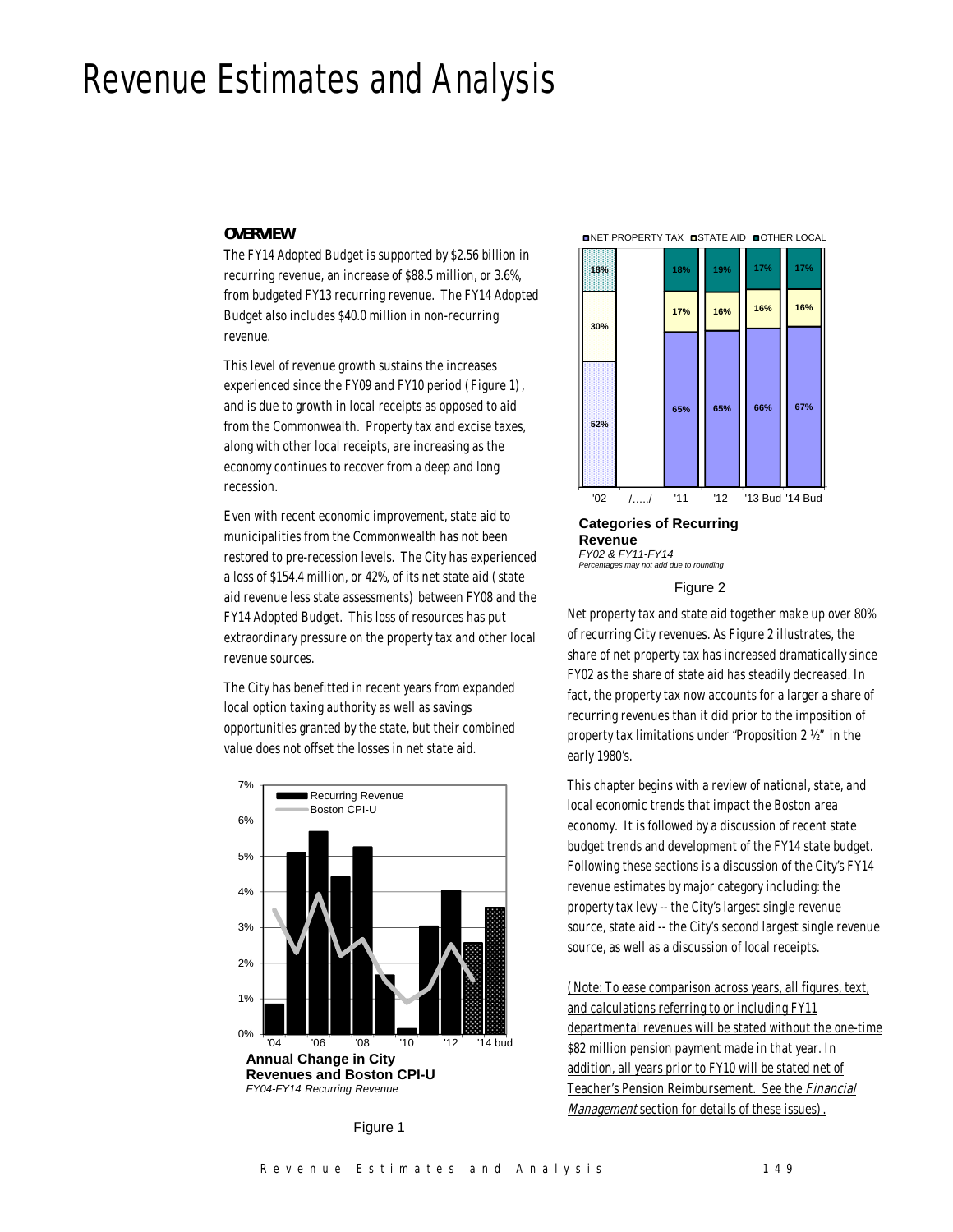# *THE NATIONAL ECONOMY*

A City can control only so much of its economic condition in the near term. As such, the state and national economies are of great importance to the City's well-being. The nation's economy is still recovering from a deep recession that, according to the National Bureau of Economic Research (NBER), began in the U.S. in December 2007, and officially ended almost four years ago in June 2009.

This recession marked the longest in the U.S. since World War II. A meltdown in the U.S. financial services sector, driven by the implosion of sub-prime mortgage-backed debt instruments, rippled through nearly all industries nationally and credit markets the world over.

Since the recession, the U.S. economy has grown in fits and starts. Accommodative monetary policy and extended unemployment insurance have back-stopped the slide back into recession, but big sectors of the economy, like housing, have yet to gain enough steam to propel the national economy into a full-on expansion.

Overall economic value as measured by real Gross Domestic Product (GDP) has been positive, but has been averaging slow growth. For the sixteen consecutive quarters after the recession's official end in the second quarter of 2009 through the second quarter of 2013, real GDP has been positive (except for first quarter 2011) - growing at annualized rates between 0.1% and 4.9% -- but only averaging 2.2%. This recent growth is weak but better than the depths of the recession from the third quarter of 2008 through the second quarter of 2009 where real GDP declined in each quarter from the preceding quarter by





Figure 3



**Unemployment Rates** *June 2010 - June 2013 Seasonally Adjusted (ex. Boston)*

#### Figure 4

annualized rates that varied between -0.3% and -8.9% (Figure 3). The Federal Reserve estimates that real GDP growth will continue to slowly improve at rates between 2.3% and 2.6% for the calendar year 2013 and 3.0% to 3.5% for 2014.

The seasonally adjusted unemployment rate in the U.S. fell from 8.2% in June 2012 to 7.3% in June 2013 (Figure 4). Both figures are significantly lower than the peak of 10.0% logged in October 2009 – the highest rate since November 1982 – but the rate of decrease reflects slow recovery in the labor market. According to Federal Reserve estimates, the unemployment rate is expected to continue improving, falling to a range of 7.2% to 7.3% in calendar year 2013, and further to a range of 6.5% to 6.8% in 2014.

The U.S. consumer price index for all urban consumers (CPI-U) increased 1.8% from June 2012 to June 2013. The "core" rate of inflation, all items less food and energy, increased by 1.6% over the same period. The Federal Reserve projects that inflation will remain subdued over the course of 2013 and 2014, reaching annual maximum increases of 1.2% and 2.0%, respectively.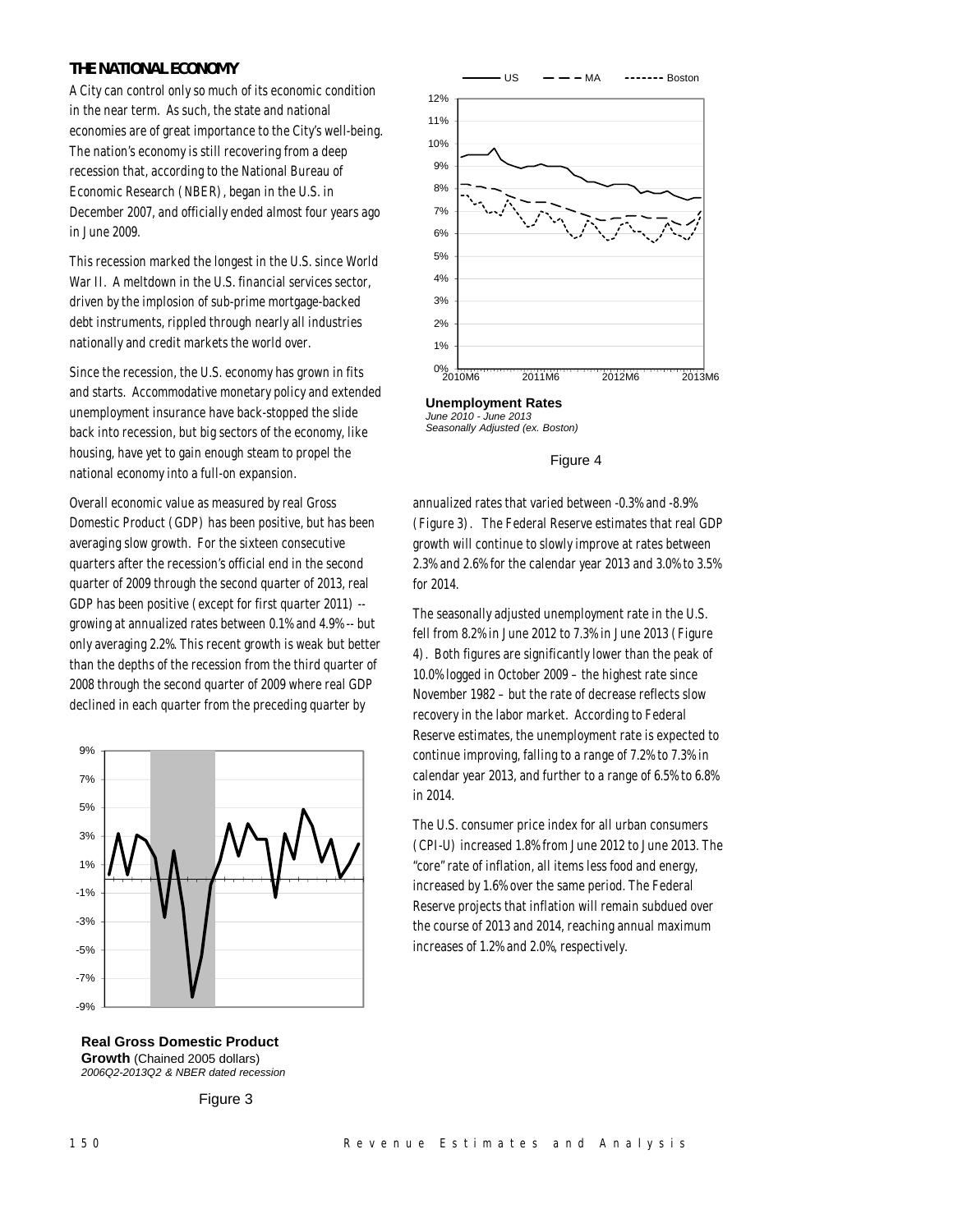

Given the high rates of unemployment, low inflation expectations, and the removal of stimulus support to the economy, the Federal Reserve has stated that it will maintain an aggressive growth posture of low interest rates through at least 2014. The Federal Funds target rate has been set between 0% and .25% since December 16, 2008, following 10 reductions totaling 500 basis points beginning in June 2007 (Figure 5).

A recovering national economy is allowing for increased tax revenues nationally, as has begun locally, but looming federal program cuts from the so-called "sequestration," will bring a mixed bag of state and national economic



performance over the next few years.

## *THE STATE AND CITY ECONOMIES*

During the recession, the state's economy showed less dramatic signs of weakening than other states or the national economy and has since shown stronger growth as well. This is likely due to three reasons: the state's relatively anemic recovery from the 2001 recession; lessons learned from over-building in the housing market in the late 1980's paying dividends in a housing-led recession; and the overall strength in diversification of the state's economic base (Figure 6).

During the period of 2003 to 2012, Massachusetts' annualized growth rate of 1.3% in real Gross Domestic Product (GDP) by state, ranked  $27<sup>rd</sup>$  out of all 50 states and DC, according to the Bureau of Economic Analysis  $(BEA)$ . The state's ranking has since risen to  $19<sup>th</sup>$  in 2012. with 2.2% annualized growth over 2011. Despite its average growth rate in terms of overall GDP since 2003, the state does remain one of the richest in terms of its GDP per capita -- \$53,221 in 2012 – seventh in the nation and 124% of the national average.

During the 2001 recession, Massachusetts lost 200,000 jobs or 6.0% its' total, the highest percentage of jobs lost in the nation. The state had regained 120,500 jobs as of April 2008, but then lost 143,000 jobs through October 2009. Since then, Massachusetts has regained 153,700 net new jobs – a strong improvement but still 70,000 jobs below the 2001 peak.

The Boston-Cambridge-Quincy, MA NECTA Division lost 178,500 jobs at its nadir in January 2004 from its' 2001 peak. The region regained 111,400 of those jobs through March 2008 only to lose another 85,800 through February 2010. Since, the region has gained 126,900 jobs but remains 26,000 jobs below the 2001 peak.

The unemployment rate had been decreasing for both the state and City. From a 2008 low of 4.5%, the state's seasonally adjusted unemployment rate increased to a peak of 8.7% in October 2009 -- the highest it has been since 1992. The rate in Massachusetts had fallen to 6.4% as of April 2013, but has since risen to 7.0% as of June 2013 (Figure 4). The employment outlook is slowly improving for the coming fiscal year with the Massachusetts Department of Revenue (DOR) projecting a state unemployment rate ranging from 5.8% to 6.3% in FY14 in a December 2012 forecast.

The City of Boston's unemployment rate had steadily fallen to 5.7% as of April 2013 (not seasonally adjusted) but has recently increased to 6.8% as of June 2013. The City's unemployment rate peaked at 8.5% in July 2010.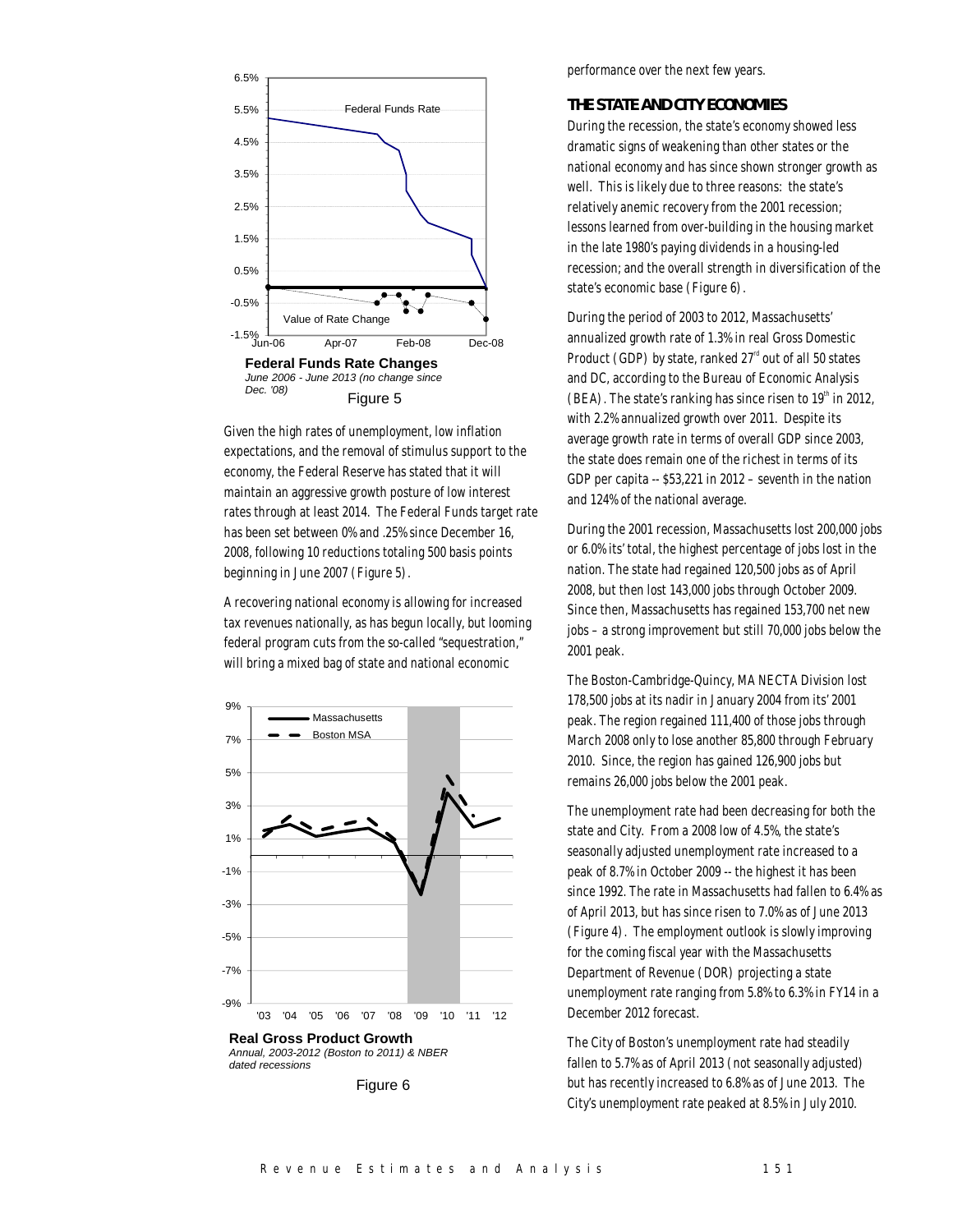Prior to this recession, the City had not experienced an unemployment rate over 8.5% since 1992. For the City, even the recent rate of 6.2% remains a large increase over its last low point of 3.9% in April 2008.

Massachusetts wage and salary income in the first quarter of 2013 rose 2.0% over the same quarter 2012, continuing a trend of 13 positive year-over-year quarterly growth rates since first quarter 2010. Earnings growth by industry grouping over the period of the first quarter in 2012 to 2013 was strongest in "Utilities", "Real Estate and Rental and Leasing", and "Management of Companies and Enterprises", while "Arts, Entertainment, and Recreation" and "Military" showed the weakest growth during the same period.

Massachusetts' seasonally adjusted total personal income rose by 2.0% from the first quarter of 2012 compared to the same quarter 2013, 40st out of the 50 states and DC in terms of growth and below the national average of 2.8%.

(See Boston's People & Economy section of Volume I for more detail on Boston's population and labor force trends).

# *THE COMMONWEALTH BUDGET*

State aid to the City represents its second largest single source of general fund revenue. The state also provides many grants that support city programs and expenditures. Often, changes to law that affect City expenditures and revenue generating capacity occur within or alongside budget language. As a result, the state budget is of great interest to the City.

# Recent State Budget History

The state has faced several very difficult years of structural budget imbalance recently and is facing more difficult years ahead despite projected revenue increases in FY13 and FY14.

The FY11 state budget used the last of federal stimulus dollars to the state that, according to Massachusetts Taxpayers Foundation (MTF) estimates, totaled \$4.75 billion between FY09 and FY11. The FY12 budget was the first budget since FY08 without stimulus dollars. This change led to an almost \$2 billion structural deficit that was overcome mostly by expenditure reductions including reductions in aid to municipalities. Between FY09 and FY11, Net State Aid to municipalities (excluding regional school districts) declined by over \$670 million or 15%. Net state aid has since increased by more than \$230 million or 6%.

Over the last few years, the state has made use of its stabilization or "rainy day" fund in addition to reductions in expenditures and increases in revenue to deal with its structural imbalance. At the close of FY08, the stabilization fund balance was approximately \$2.1 billion. The state had drawn down the balance considerably by the close of FY10 to a low of about \$670 million before revenues began to increase again in FY11. The fund has since increased and stood at about \$1.6 billion at the close of FY12. Year-to-date, FY13 revenue performance has been lackluster, prompting another withdrawl from the fund. The remaining balance at the end of FY13 is expected to be \$1.3 billion.

# The FY14 State Budget

As of this writing the State is in the ending stages of development of its FY14 budget with only the Governor's vetoes of the Legislature's Conference Committee budget and veto overrides by the Legislature remaining.

The overriding issue in this year's state budget has been transportation funding. The Governor's FY14 Budget proposal included tax increases to support transportation amounting to approximately \$780 million in FY14 and \$1.9 billion when fully phased in for FY15. The revenue proposed is derived from the income and sales taxes. Under the Governor's plan, the income tax would become more progressive through eliminations of special exemptions and deductions paired against an increase in the standard exemptions. The proposed sales tax would apply to a wider base of purchases than currently, but the overall rate would be lowered.

The House Speaker and Senate President signaled early on that increased revenues in support of transportation infrastructure are likely, but that the Governor's plan raises too much money in new taxes to be supported by the Legislature. Instead the Legislature has proposed about half the amount of increased revenue as in the Governor's plan and raises it through the gas tax and a new sales tax on software services.

Local aid in the Governor's budget was increased slightly. The Governor added a new type of general government local aid that is based on a distribution formula derived from comparative local property and income wealth. Boston would receive very little of this new type of aid. The Governor's budget also increased education aid by a substantial amount, but again, Boston would receive very little of this increase as well.

The Legislature has rejected the Governor's changes to the local aid structure and proposed modest increases to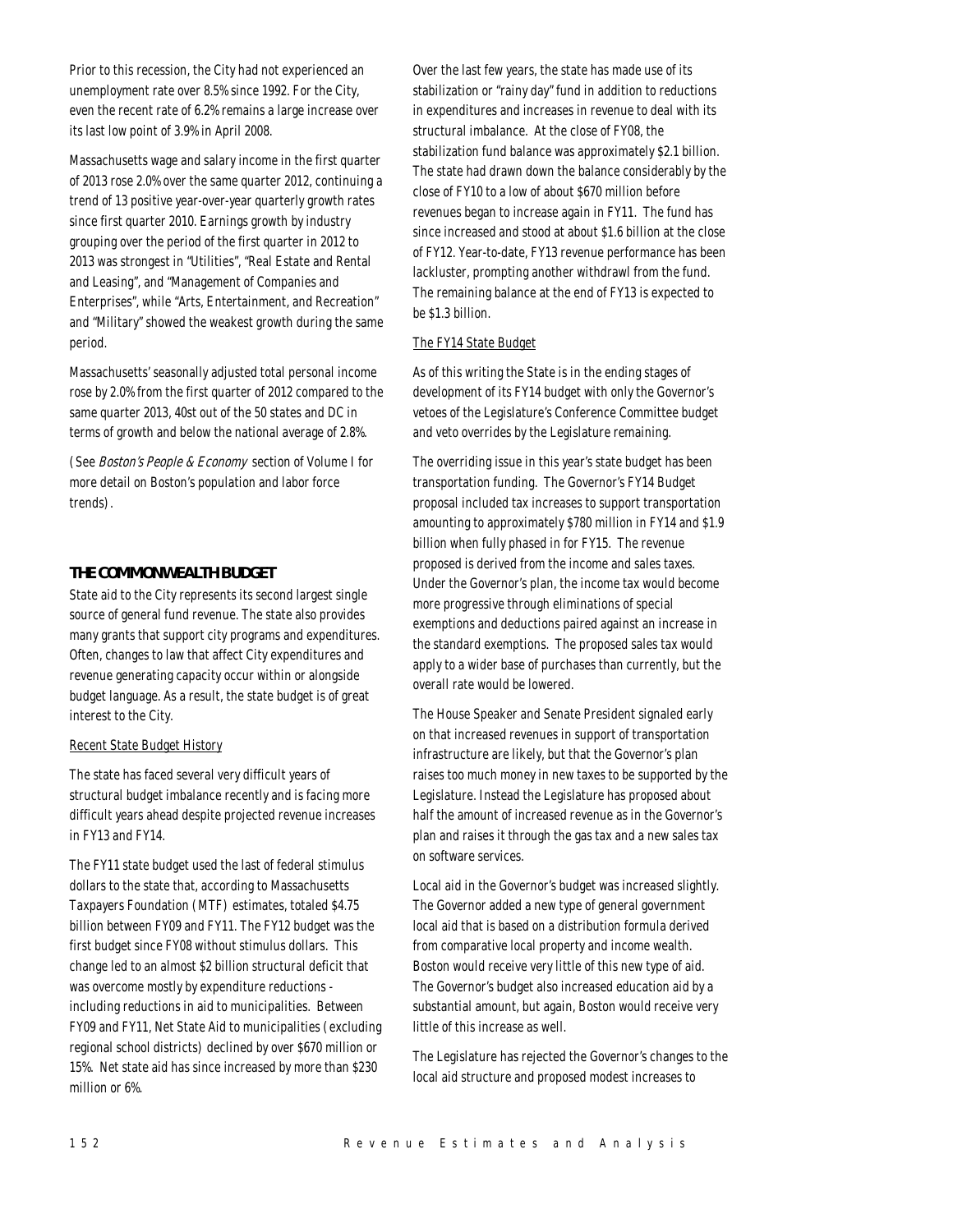existing aid levels. As with the Governor's budget proposal, aid to the City does not increase substantially for FY14.

(See *State Local Aid* in this chapter).

#### *Changes to City Revenue Structure*

In FY10, after many years of legislative attempts, municipalities were granted their first new local option revenue stream since the hotel and jet fuel taxes of more than twenty years ago. The state offered for local adoption a meals tax at the rate of .75% in addition to the state tax. Adopting municipalities receive revenue collected by the state from the tax receipts generated in their own communities. As of this writing, 163 municipalities (of 351 in total) have adopted the meals tax. This tax was adopted by the Boston City Council in August 2009, implemented October 1, 2009, and produced its first full year of revenue in FY11. The state also granted an option for a 2% increase to the existing 4% local option room occupancy tax which was approved and implemented in Boston along with the meals tax. To date, 101 municipalities have increased their tax to more than 4.0%. The new meals tax alone resulted in over \$82 million in new revenue for municipalities in FY12.

Most municipalities, including Boston, had yet to fully recover from sudden and drastic state aid reductions of the 2001-2002 recession before being faced with a new round of cuts in the recent recession. The consequences have been increased property taxes through overrides of the levy limit, additional user fees, and reduced public services throughout the state. The fiscal health of many municipalities is certainly in question. For example, the City of Lawrence had to receive a loan from the state just to continue basic operations.

Recognizing the threat to fiscal stability represented by these trends, the Mayor has repeatedly filed legislation over recent years to diversify and modernize the City's revenue structure and to secure and grow its tax base.

Specifically, the Mayor has proposed establishing a local option tax on parking in commercial lots and closing a tax loophole on room occupancy that allows internet resellers to avoid tax on the increment between what they paid for a room night and what they sell it for. The latter of these is a change to the base of the state and local tax and would benefit the state and all municipalities that have adopted the local option room occupancy tax. It has also become a national issue since a room occupancy tax is common across states and localities.

As a matter of course, the City updates its fee and fine structure as needed for any increases necessary to cover the cost of providing services or deterring undesired behavior. No increases for FY14 have been submitted or approved by the City Council prior to the submission of this budget. But several departments have expressed interest in reviewing existing fee structures or adding new fees for new services that will be reviewed in the upcoming months.

The following discussion details the three major local revenue streams to the City: Property Tax, State Aid, and Local Receipts. This is followed by a brief discussion of Non-recurring Revenue.

## *REVENUE ESTIMATES*

#### *The Property Tax*

The property tax levy has always been the City's largest and most dependable source of revenue. In FY13, the net property tax levy (levy less a reserve for abatements) totals \$1.643 billion, providing 66.3% of recurring revenue In FY14, the net property tax levy is estimated to total \$1.719 billion and accounts for 67.0% of budgeted recurring revenues.

The increases in the gross property tax levy have been steady and consistent from FY85, the beginning of "Proposition 2 ½" restrictions on levy growth, to FY13 ranging from a low of \$28 million to a high of \$74 million over the period. However, because of the increasing property tax levy base, the \$29.9 million increase in FY85 represented an 8.9% increase, while the \$74.0 million rise in FY12 represents only 4.8% growth. It is important for the financial health of the City that the property tax levy continues to grow, but efforts continue to reduce reliance on the property tax through increasing existing or establishing new local revenue sources as discussed in the previous section.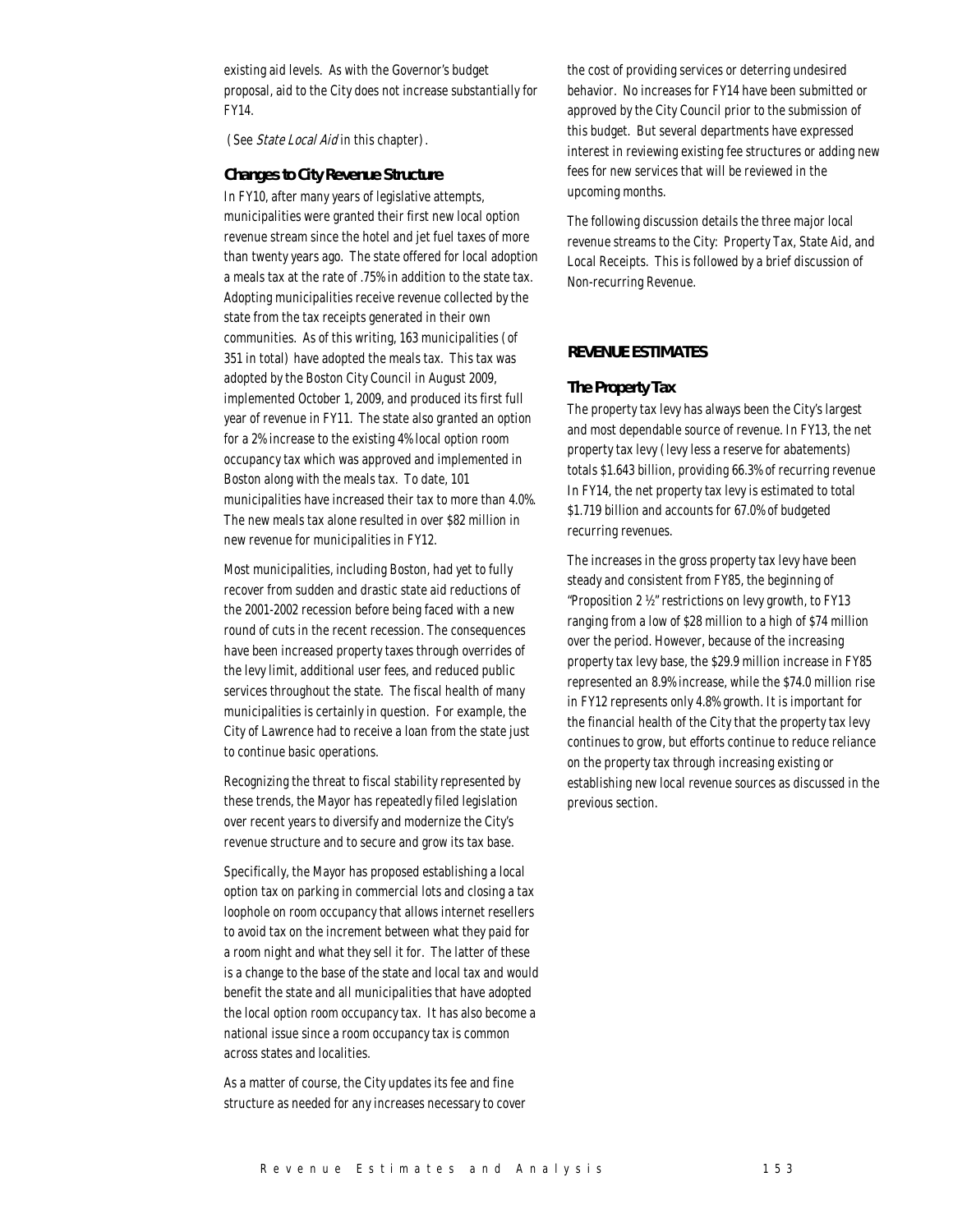

#### Figure 7

Proposition 2 1/2 has been the overwhelming factor affecting the City's property tax levy since being passed in 1980. Proposition 2 1/2 limits the property tax levy in a city or town to no more than 2.5% of the total fair cash value of all taxable real and personal property. It also limits the total property tax levy to no more than a 2.5% increase over the prior year's total levy with certain provisions for new construction. Finally, Proposition 2 ½ provides for local overrides of the levy limit and a local option to exclude certain debt from the limit by referendum. The City of Boston, however, has never sought a vote to either override the levy limitations or exclude any debt from the limit. In each year since FY85, the City has increased its levy by the allowable 2.5%. These increases have grown as the levy has grown, beginning in FY85 at \$8.4 million and reaching an estimated \$42.1 million in FY14.

During these same years, the levy has also been positively impacted by taxable new value or "new growth." New growth can arise from both real and personal property. New growth is expected to be approximately \$28.0 million in FY14, very near the actual in FY13, but still lower than the two very strong years of more than \$35 million each in FY11 and FY12. This milder growth is due to the limited construction activity over the FY09-FY12 period. Revenue growth from new growth has exceeded that from the allowable 2.5% increase in eighteen of the last thirty years (Figure 7). New growth for FY14 is the weakest since FY05, but there are signs that the economy is improving, - for example building permit revenues are increasing--, and that more robust new growth will return.

Indicators of the property tax in the current economy are improving as well. Office vacancy rates, an indicator of commercial real estate value, are declining from their peak. Boston's office vacancy rate fell from 12.6% in 2011 to 9.8% in 2012, according to Jones Lang LaSalle. The median single-family home sales price, an indicator of residential real estate values, is \$382,200 as of second quarter 2013 in the Boston-Cambridge-Quincy metropolitan area. This amount is still down by over 11% from the third quarter 2005 peak, but up 32% from the bottom in first quarter 2009.

Recently, with all of the turmoil in the real estate market, there has been concern around falling property values and their effect on property tax. Declining property values can present a problem for cities as dependent on the property tax as Boston. As property values decreased in the early 1990's, and the City continued each year to maximize the allowable levy increase under Proposition 2 ½, the levy rapidly approached the levy ceiling of 2.5% of total assessed value. Reaching the 2.5% ceiling would have resulted in a very limited increase in allowable annual levy growth.

However, due to earlier years of strong new growth increases, the City has some space between its FY13 net effective tax rate of 1.83% and the tax levy ceiling of 2.5% (Figure 8). If the real estate market continues to depreciate, the City's lack of proximity to the 2.5% property tax rate threshold will insulate revenues from an immediate shock. However, if values are depressed long enough, future growth of the property tax could be impaired.



Figure 8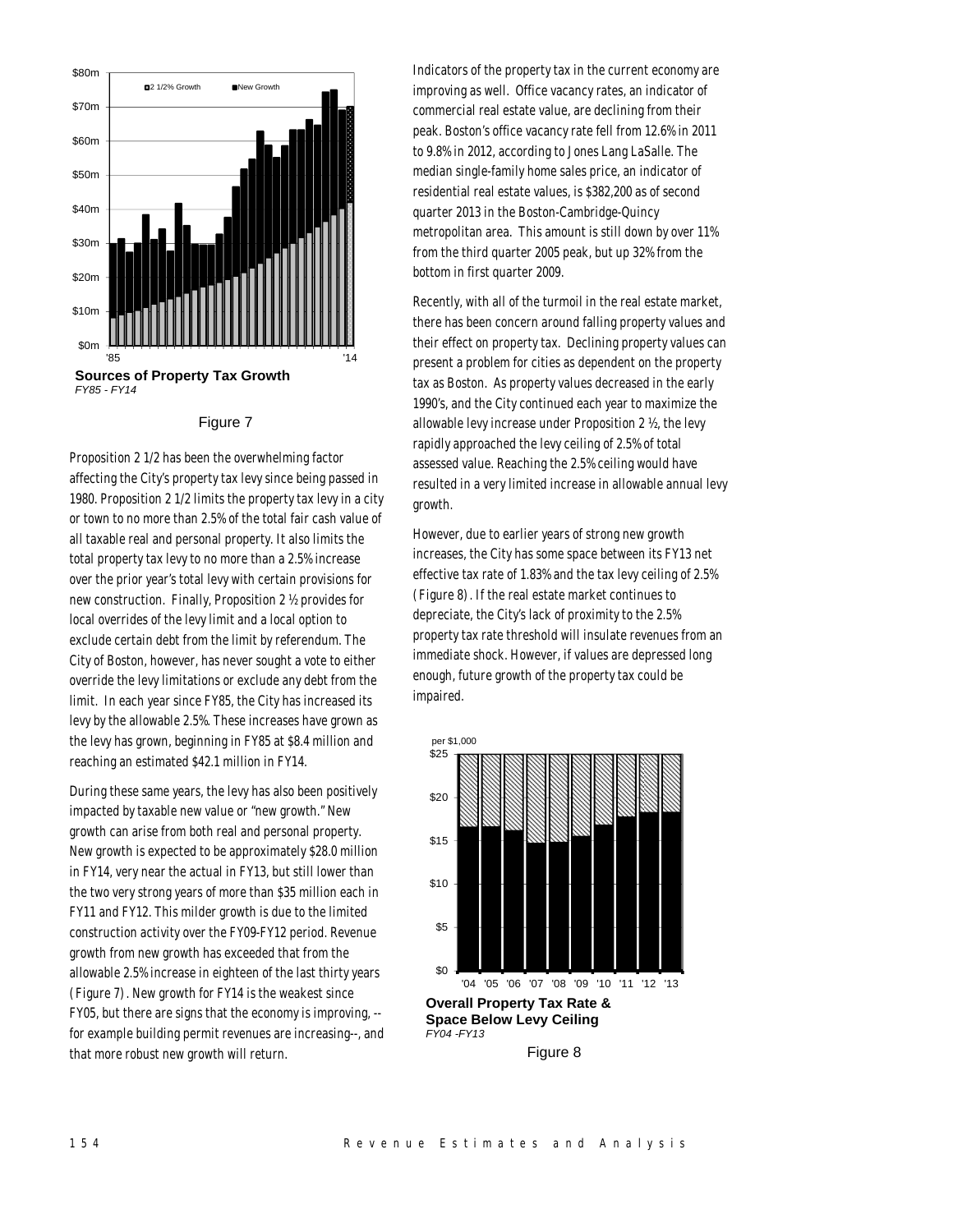#### *State Aid*

State aid refers primarily to distributions from the Commonwealth to municipalities for Chapter 70 Education Aid and Unrestricted General Government Aid, along with other relatively small Commonwealth programs such as library aid and various reimbursements. State aid, as it is used here, excludes any grants to or offsets for direct expenditure by City departments. It also includes reimbursements from the Massachusetts School Building Authority (MSBA).

The City's FY14 state aid estimate is based on a combination of level funding of the two largest aid streams, assumptions and formulas on others, and historical trends for the rest. The City received general fund gross state aid totaling \$395.2 million in FY11 and \$390.5 million in FY12. The City expects to receive \$404.1 million in state aid in FY13 and has budgeted \$402.6 million in gross state aid in FY14.

"Municipal Charges" or "State Assessments" are charged by the Commonwealth to municipalities for items such as MBTA service and Charter School tuition. State aid distributions are reduced by the amount of assessments charged to a municipality. The City paid \$147.7 million in assessments in FY11 and \$156.6 million in FY12. The City expects to pay \$174.6 million in assessments in FY13 and is budgeting \$191.9 million in FY14. The largest assessments are those of the MBTA and charter school tuition. The latter of these will increase significantly in the near future due to recent legislation expanding the number of charter schools.

Net state aid, which is gross state aid revenue minus state assessments, has been trending down steeply since FY02. The rapid annual increases in the charter school tuition and MBTA assessments, combined with reductions in education and general government aid, continue to contribute to this trend (Figure 9). With a decrease in net state aid for FY14, Boston is \$151.7 million, or 42%, below its FY08 level of net state aid of \$365.1 million. Net state aid amounted to \$247.5 million in FY11 and \$233.9 million in FY12. FY13 budgeted net state aid totals \$229.5 million and the FY14 Budget assumes a reduction to \$210.7 million.

#### Education Aid

In the 1990s, the Commonwealth embarked upon a multiyear commitment to increase and equalize funding for local education in its state aid distributions. FY00 was the last year of the statutorily established funding schedule for this education reform. A vital component in the City's delivery of quality public education in the near-term is strong financial support from the Commonwealth. The





City received Chapter 70 education aid totaling \$204.3 million in FY11, and \$205.4 million in FY12. The City expects to receive \$209.4 million from the state in FY13 and estimates level funding for FY14.

A key component of the Commonwealth's education reform effort is charter schools. The current educational aid is delivered in tandem with state-mandated costs for charter schools. Charter schools, which are granted charters by the State Board of Education, are publicly funded schools administered independently from local school committee and teacher union rules and regulations. (See *Innovations in Education* section of this volume for more detail on charter schools.)

Approximately 6,622 Boston resident students are attending "Commonwealth" charter schools in FY13. The City projects that this number will increase to 7,645 in FY14.

Beginning in FY12, the previous charter school tuition cap of 9% of a sending district's net school spending (NSS) has been expanded, stepping up over several years. This increase in the amount of funding that may be diverted from a sending school district allows for more charter schools to be available to Boston resident students. The State Board of Education recently approved charters for eight new Commonwealth charter schools, which are projected to serve over 4,000 new students when fully operational over the coming years. This expansion will substantially increase the City's Charter school tuition assessment going forward.

The Commonwealth, subject to appropriation, is required to pay the City a reimbursement for tuition paid to charter schools. A new schedule changes the percentages of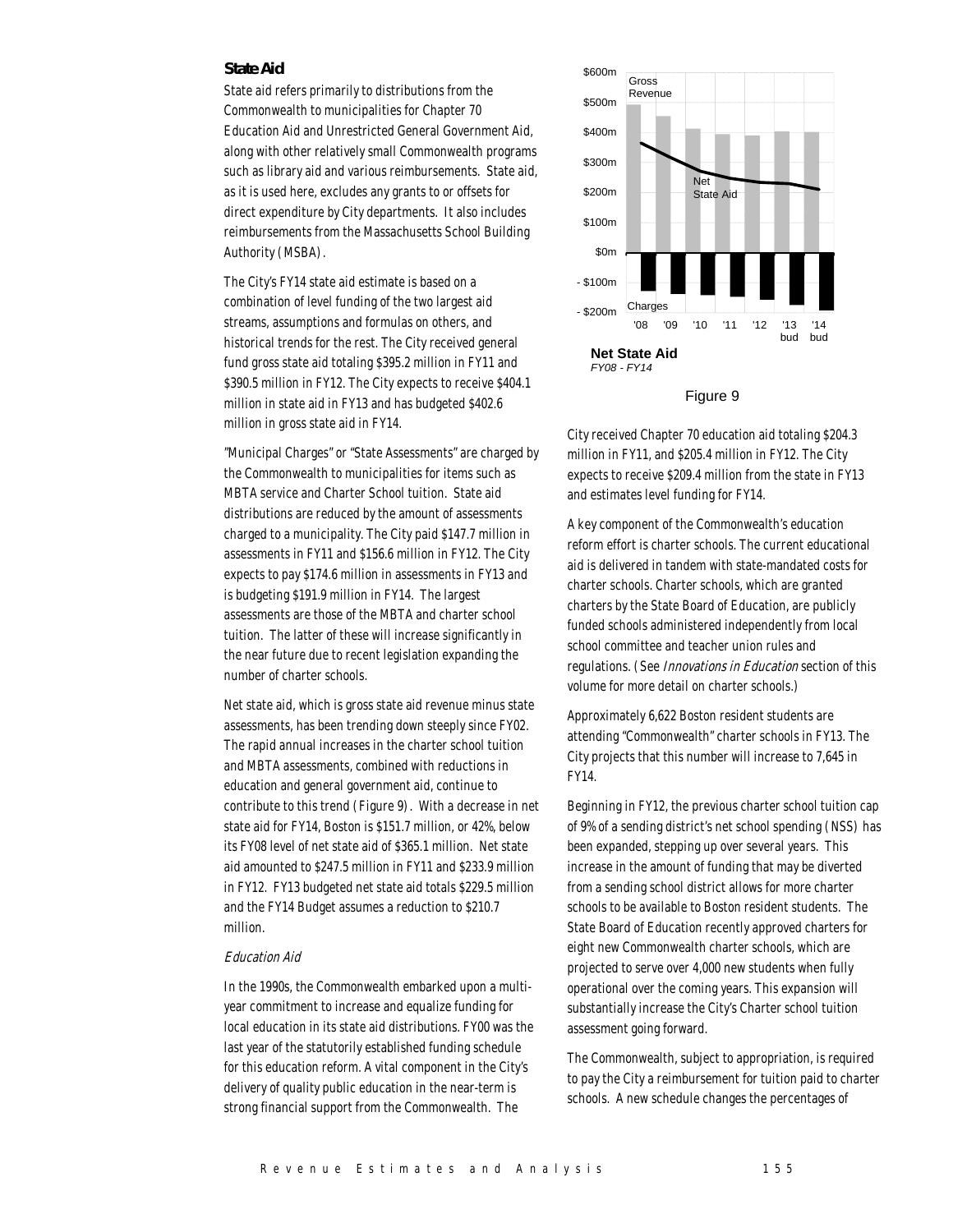reimbursement over a six year period. The reimbursement for FY14 will be 100%, 25%, 25%, 25%. Reimbursement works as follows: 100% of the increase in total tuition in year X. In year X+1, the tuition increase in year X is reimbursed at a 25% rate the second year and each year thereafter up to 6 years in 2016. After the last year, the original year's tuition cost increase is no longer reimbursed

The net cost of charter schools to the City has been increasing rapidly: in FY11 the cost was \$55.1 million and in FY12, \$61.9 million. In FY13 the City has budgeted a \$71.3 million net impact and in FY14, \$88.4 million (Figure 10).

#### Unrestricted General Government Aid (UGGA)

For the FY10 budget and going forward, the Governor and the Legislature combined general government aid from Additional Assistance and Lottery into one account - UGGA. The combined accounts totaled \$160.2 million in FY11 and FY12. In FY13, the City will again receive \$160.2 million and has budgeted the same for FY14.

Revenue derived from the State's lottery now accounts for nearly all funds dispersed through UGGA. This distribution of UGGA is a weighted average of both Lottery and Additional Assistance distributions of the past.

Below are historical explanations of Additional Assistance and Lottery.

#### Additional Assistance

Additional Assistance was originally conceived and designed as a revenue-sharing concept and distributed based on the relative need of cities and towns. Additional Assistance had been frozen or reduced annually since FY94, with most local aid increases coming through Chapter 70 education aid instead. Less than half the state's municipalities were receiving Additional Assistance as of FY09, with Boston receiving over 40% of the statewide distribution.

The City received \$164.2 million each year from FY04 through FY08 and \$148.2 million in FY09 before the account was merged.

The original purpose and usefulness of Additional Assistance came into question during the budget processes of both Governor Swift and Governor Romney. A taskforce set up by the Metropolitan Mayors Coalition in 2005 researched the history and methods of delivering local aid to municipalities in Massachusetts. The taskforce recommended returning to a similar formula.

Since that time, the Federal Reserve Bank of Boston has developed a new needs-based formula and has made presentations across the state and the nation explaining the benefits of distributing aid in such a way.

In the current Legislative session, a bill has been filed to renew this formula based on the work of the Federal Reserve. Any changes to this aid account must include a so-called "hold harmless" to protect current distributions of UGGA.

#### Lottery Aid

The now 39 year old lottery reached its peak in FY06 at \$4.52 billion in sales. The original lottery formula was not favorable to the City because it distributed lottery aid increases based inversely upon each municipality's relative per capita property wealth. The City received a smaller percentage share of Lottery Aid than its share of the state population, and dramatically less than the share of lottery proceeds derived from sales in Boston.

Prior to the FY10 consolidation into Unrestricted General



Government Aid, the City received Lottery Aid of \$71.6 million in FY08 and \$64.6 million in FY09.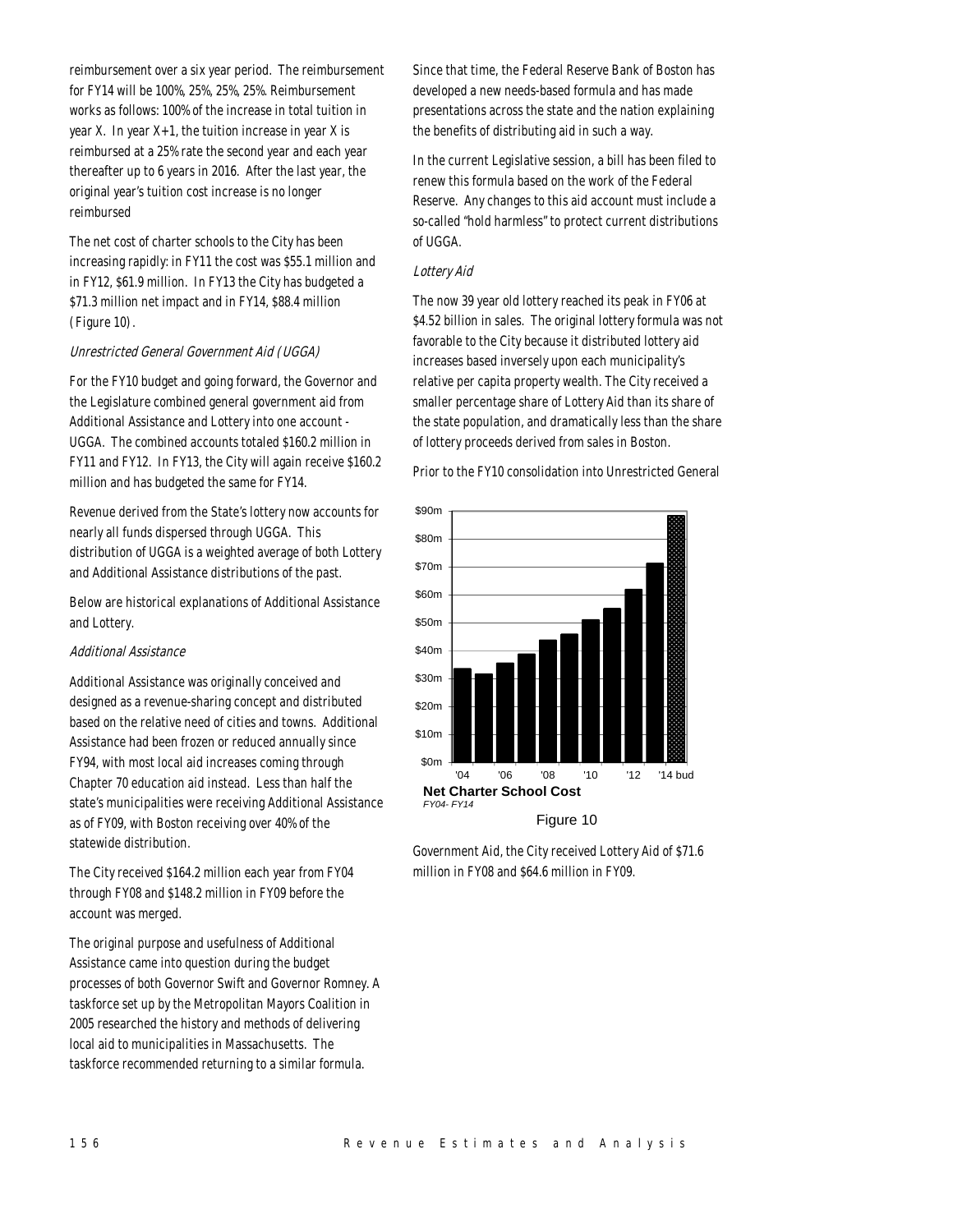#### *Local Receipts*

The City collects more than \$400 million annually in recurring revenues other than Property Tax or State Aid. Revenue from excise taxes, payments-in-lieu-of-taxes, licenses and permits, fees and fines, investment income and available funds are part of this local receipts group. Forecasts of these revenue types are done by trending historical collections or more detailed econometric modeling depending on the specific revenue source and the availability of other data.

In sum, the City collected \$420.9 million in FY11 (excluding a one-time pension payment of \$82.0 million) and \$446.7 million in FY12 from these sources. The City expects to exceed the mid-year budget estimate of \$429.6 million in FY13 and collect \$442.8 million in FY14 (Figure 11).

#### Excise Taxes

The Commonwealth imposes an excise in-lieu of property tax on motor vehicles, the proceeds of which are received by the municipality where the vehicle is principally kept. The excise is a uniform rate of \$25 per \$1,000 of vehicle valuation. Valuations are determined by a statutorilydefined depreciation schedule based on the manufacturer's list price and the year of manufacture.

The City expects the market for automobiles to stabilize in the coming fiscal year. Motor vehicle excise revenue totaled \$46.9 million in FY11 and \$40.4 million in FY12. The City expects motor vehicle excise revenue to exceed the midyear annual projection of \$38.4 million in FY13 and rise to \$40.0 million in FY14. Since the excise tax lags the sale of the vehicle, this revenue estimate is generated based on state projections of current year tax collections on motor vehicle sales in the Commonwealth.

The Commonwealth granted municipalities a new local option tax on restaurant meals beginning October 1, 2009. The City adopted this tax and received \$20.2 million for FY11, the first full year of tax collections. In FY12, the City collected \$22.0 million. In FY13, the City expects to exceed the budgeted estimate of \$20.3 million and the FY14 budget assumes an increase to \$21.5 million. This revenue is estimated using the income of area residents, expected local room occupancy excise revenues (a driver of restaurant meals), and historical trends.

Due to the refunding of special obligation debt related to the City's costs of construction of the Boston Convention and Exhibition Center (BCEC) to general obligation debt, the City's general fund now receives funds that used to directly offset special obligation debt service. The room occupancy excise is fully recognized in general fund



**(non-property tax/state aid/)**  *FY03 - FY13 (adj. for actual base hotel coll FY12 forward includes all hotel tax*

#### Figure 11

revenue as of FY12 and a portion of receipts is used in support of general obligation debt related to the Convention Center.

The local room occupancy excise amounts to 6.0% of the total amount of rent for each hotel or motel room occupied. This rate was increased in the fall of 2009 from 4.0%, along with the enactment of the new meals tax. Another 5.7% excise tax is directed to the state general fund and another 2.75% fee to the state's convention center fund, for a total tax from all sources on hotel rooms in the City of 14.45%. Room occupancy excise revenue to the City totaled \$58.5 million in FY11 with a full year at the new 6.0% rate (\$24.0 million was used as an offset to debt service and \$34.5 million was transferred to the general fund). In FY12, all \$60.1 million collected remained in the general fund. The City expects to exceed the mid-year budget estimate of \$58.0 million in FY13 due to very strong hotel bookings. The FY14 budget estimates an increase to \$59.5 million.

Room occupancy excise receipts are estimated based on air travel statistics from Logan International Airport and regional gasoline prices.

The vehicle rental surcharge is a revenue-sharing arrangement with the Commonwealth. Under this arrangement, all vehicle rental contracts originating in the City are subject to a \$10 surcharge. The City receives \$1 of this surcharge. This revenue source was not budgeted for FY12 or prior because it was pledged to BCEC special obligation debt and is estimated at \$1 million for FY13 and FY14.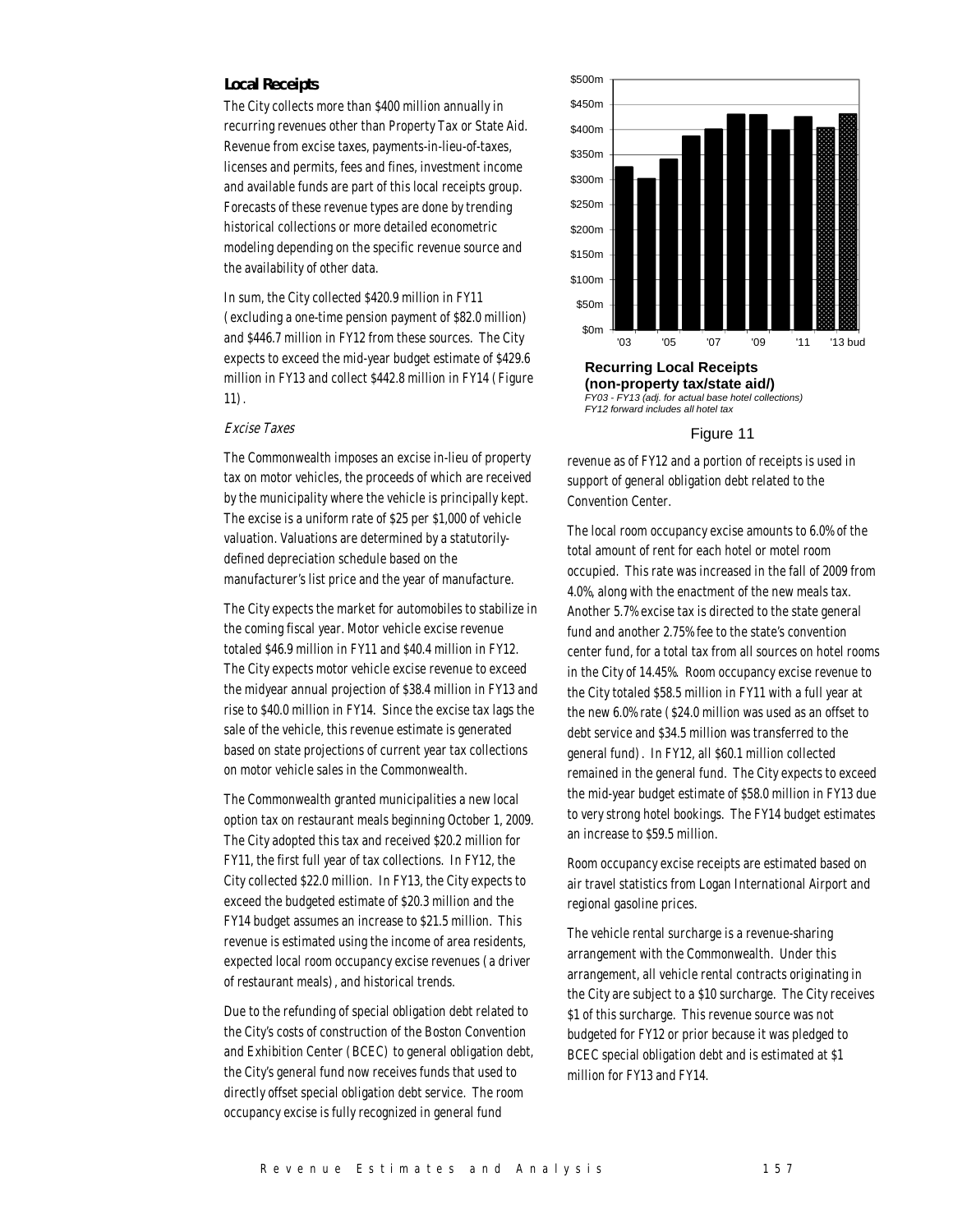The excise on the sale of jet fuel is 5% of the sales price, but not less than five cents per gallon. With recent increases in fuel prices, jet fuel excise revenue has increased as well. Jet fuel excise revenue totaled \$23.3 million in FY11 and \$32.6 million in FY12. The City expects this revenue source to meet the midyear annual projection of \$31.5 million in FY13 and to increase to \$30.8 million in FY14. Estimates incorporate fuel price forecasts from the Energy Information Administration (EIA) and air traffic volume from Logan International Airport.

# Parking Fines

In fiscal 2012, the City issued over 1.42 million parking tickets and has maintained a high rate of collection on those tickets. Approximately 84% of tickets are collected in the first six-months after issuance and 90% are collected within a year. The major factors contributing to the City's successful collection rate include non-renewal of violator's registrations and licenses by the Registry of Motor Vehicles until penalties are paid, booting and towing of vehicles, increased ability to recover fine payments from rental agencies, and systematic collection of fines for company cars and leased vehicles. The City also contracts with a third-party vendor to collect delinquent fines from out of state vehicles and other hard to reach offenders.

The City collected parking fine revenue of \$61.1 million in FY11 and \$61.0 million in FY12. Parking fine revenue is expected to reach the mid-year budget estimate of \$59.0 million in FY13 and remain level in FY14. The lower recent revenue is due to lower numbers of tickets issued overall. Issuance of parking fines is down in many major cities nationwide, likely due to economic conditions.

#### Interest on Investments

In general, the City's level of investment income is a function of prevailing short-term interest rates and daily cash balances. Since June 2007, interest rates have been quickly reduced in an effort to stimulate the economy out of recession. Given the very low interest earnings potential, the Treasury department has instead engaged in a compensating balance approach with banks, having fees paid through depositing minimum balances. Investment income totaled \$1.4 million in FY11 and \$1.0 million in FY12. The City projects interest income will not reach the \$900,000 mid-year annual estimate in FY13 and is projected to decline to \$500,000 in FY14.

#### Payments in Lieu of Taxes

Payments in lieu of taxes (PILOTs) are payments made by property tax-exempt institutions located in the City,

including hospitals, universities and cultural institutions. These are voluntary contributions for municipal services such as police and fire protection, street cleaning, and snow removal.

Growth in PILOT's comes from new agreements, escalations that adjust the payments for inflation, and renegotiation or expansion of current agreements. The Massachusetts Port Authority (MassPort) currently provides nearly half of the PILOT revenue the City receives annually.

Recently, a Mayoral appointed task force released a report suggesting more standardization of PILOT agreements. Specifically, each agreement should represent, in cash or in-kind, 25% of the amount of tax that would be due if properties were not tax exempt. This type of change would generate more revenue than what is currently collected while providing some equity across paying institutions. New agreements under this framework were adopted in FY12 and that year includes the first installment of a five-year phase-in period to the new amounts. Revenue estimates for FY14 assume the third year of that period.

Payments in lieu of taxes totaled \$35.5 million in FY11 and \$36.0 million in FY12. The City expects this revenue source to exceed the midyear annual budget estimate of \$40.1 million for FY13 and estimates \$43.0 million in FY14.

#### Urban Redevelopment Chapter 121A

Massachusetts General Law (MGL), Chapter 121A allows local governments to suspend the imposition of property taxes at their normal rates in order to encourage redevelopment. In recent years, the City used this mechanism to encourage development of the Seaport Hotel, the World Trade Center office buildings, and many housing developments. Chapter 121A revenues are based on two separate sections of the law as described below.

The Urban Redevelopment Corporation excise (Chapter 121, section 10) is collected in-lieu-of-corporate income tax for which the Commonwealth acts as the collector and distributes the proceeds to municipalities. In most cases, the formula for the 121A, section 10 excise in-lieu-of-tax is \$10 per \$1,000 of the current cash value of property plus 5% of gross income. In FY11 and FY12, the City received Chapter 121A, section 10 distributions of \$33.8 million and \$37.6 million, respectively. In FY13, Chapter 121A section 10 revenues are budgeted at \$35.0 million. In FY14, Chapter 121A Section 10 revenues are budgeted at \$36.0 million.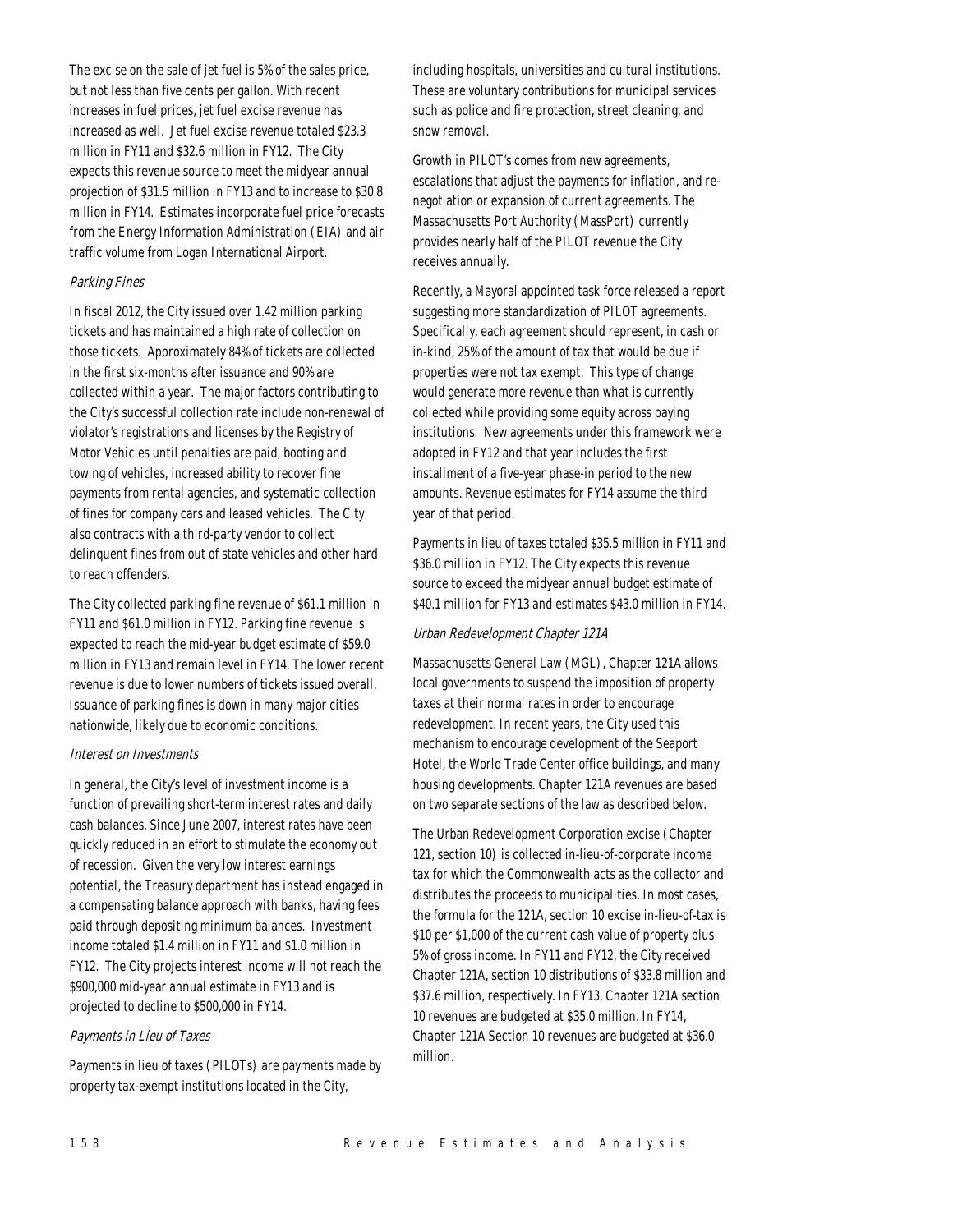In addition to the Section 10 payments collected by the Commonwealth described above, most 121A corporations have individual agreements with the City that result in additional payments made directly to the City. These "Section 6A" agreements are complex, with actual amounts owed dependent on a formula that varies widely. The City collected Section 6A payments of \$30.6 million in FY11 and \$24.6 million in FY12. (The FY11 figure contains a one-time "gap" payment made by an property whose agreement expired and was moved to the tax role.) The City expects FY12 Section 6A collections to reach the midyear budget estimate of \$24.0 million and increase to \$24.5million in FY14.

#### Miscellaneous Department Revenue

This category contains several large accounts and many more small accounts. The largest revenue source in this category is municipal medicaid reimbursements for school health services. This federal reimbursement, administered by the state, began in FY94. The City received \$7.8 million in FY11 and \$8.1 million in FY12. Municipal Medicaid reimbursement is expected to reach the midyear annual budget estimate of \$6.7 million in FY13 and decline slightly in FY14.

Other Miscellaneous Department Revenue, which consists of accounts collecting miscellaneous fees for services, rents, and reimbursements that are not separately stated on the Revenue Detail at the end of this chapter, is budgeted at \$15.7 million and \$14.6 million in FY13 and FY14, respectively.

This category of revenues is estimated largely by historical trend.

#### Licenses and Permits

This category is dominated by building permit revenue, from which the City received \$23.5 million and \$32.6 million in FY11 and FY12 respectively. Building permit revenue will meet the midyear budget estimate of \$23.0 million in FY13, and is projected to increase to \$24.0 million in FY14. This estimate is forecast based on the Producer Price Index (PPI), the commercial paper issued to support commercial construction, as well as trending of recent collections.

The next largest license and permit revenue is the cable television license fee from which the City received \$5.9 million in FY11 and \$7.5 million in FY12 (an increase due to an early FY13 payment.) The City has budgeted \$4.5 million for FY13 and \$6.0 million in FY14.

Alcoholic beverage licensing is the only other revenue source in this category that regularly exceeds \$3 million in annual revenue. Alcoholic beverage licenses are budgeted at \$3.4 million in FY13 and FY14.

#### Penalties and Interest

Taxpayers are assessed both a penalty and interest for late payments of property tax bills, motor vehicle excise bills and other payments. The historical trend has been down for these revenues as the City excels in the timely collection of receivables, but recent economic conditions have likely made it more difficult for taxpayers. The City collected \$9.2 million in such penalties and interest in FY11 and \$8.6 million in FY12. Actual penalty and interest collections for FY13 will meet the current midyear budget estimate of \$8.4 million and are projected to be \$8.4 million in FY14.

#### Available Funds

Available funds are linked to a separate category of expenditure appropriation - those supported by immediately available fund transfers. Most of the City's general fund budget is supported by the revenues that are estimated to come in during the course of the fiscal year. This includes the property tax levy, excises, state aid, and the various other categories of revenues described above.

The only two significant available funds that the City generally budgets each year are parking meter revenues to support the Transportation Department, and cemetery trust monies which are used to support the City's maintenance of its public cemeteries. The City transferred a total of \$17.1 million from these two sources combined in FY11 and did not transfer any funds in FY12 The City expects to transfer \$15.0 million from the parking meter fund to the general fund in FY13 and \$16.5 million in FY14. The City also plans to transfer roughly \$807,000 from the cemetery trust fund to the General Fund in FY14 but will make no transfer in FY13.

Both special funds have fees collected during the course of the year. By transferring out less than what is collected over the years, the City has built up the balances in these funds. Trust fund balances, such as the cemetery trust, also benefit from the opportunity to invest in securities offering a higher return than short-term fixed-income investments (see Financial Management section of Volume I for detail).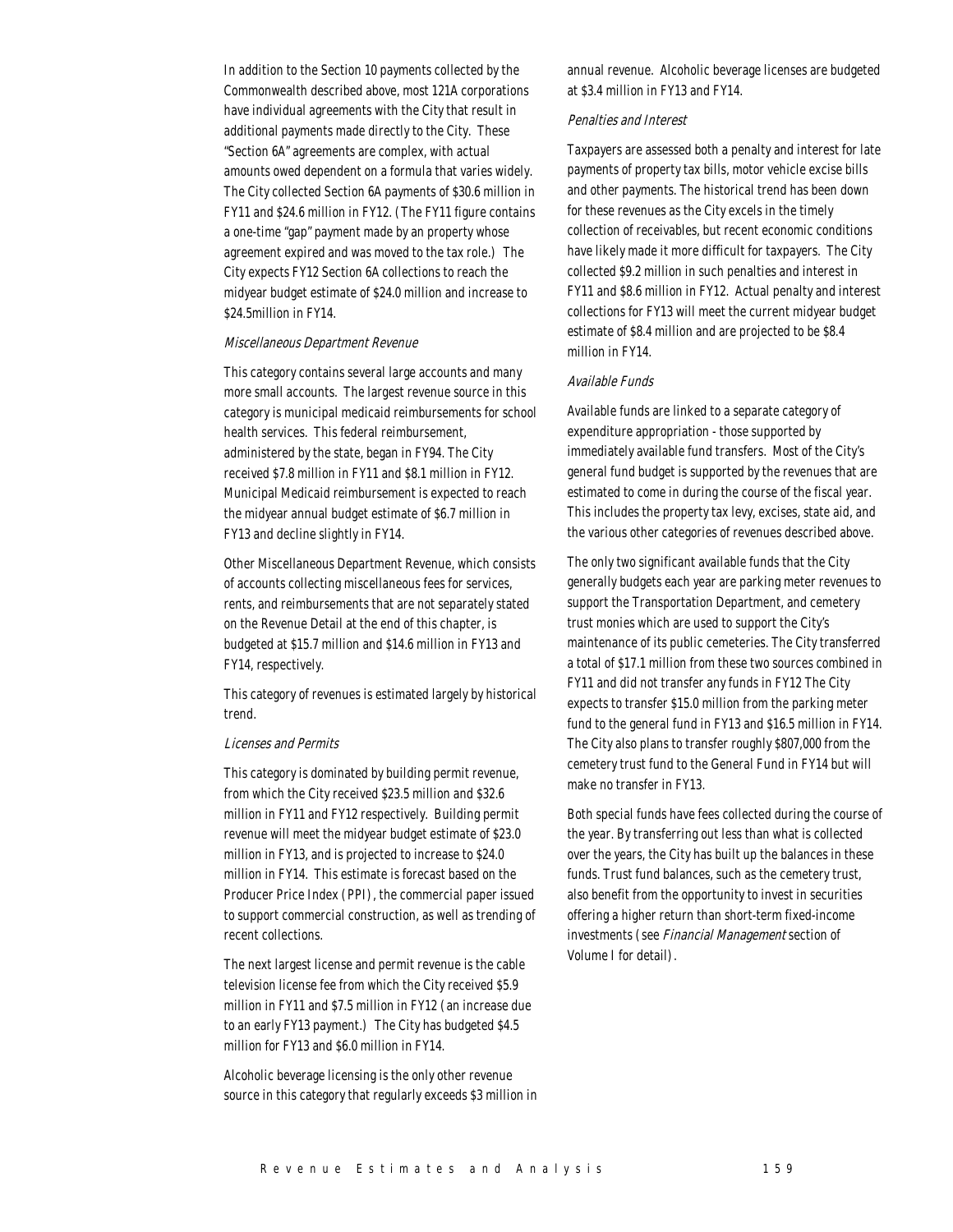# *Non-recurring Revenue*

# Surplus Property

The surplus property disposition fund contains the proceeds from the sale of various City land or buildings. The use of these funds is usually restricted to one-time expenditures. No funds are included in the FY14 Budget from this revenue source.

# Budgetary Fund Balance

Budgetary Fund Balance can be appropriated for use during the fiscal year after certification by the DOR. Budgetary Fund Balance is more commonly referred to as "Free Cash" when used this way. This item is most simply described as the portion of available reserves, generated to a considerable degree by annual operating surpluses, which the City can responsibly appropriate for spending.

The FY13 Budget assumes no use of these funds, instead using recurring revenue to support the appropriation for Other Post-employment Benefits (OPEB), the liability associated with retiree health insurance costs. The FY14 budget assumes the use of \$40.0 million to support OPEB.

(See Financial Management section of Volume I for more detail on this revenue source).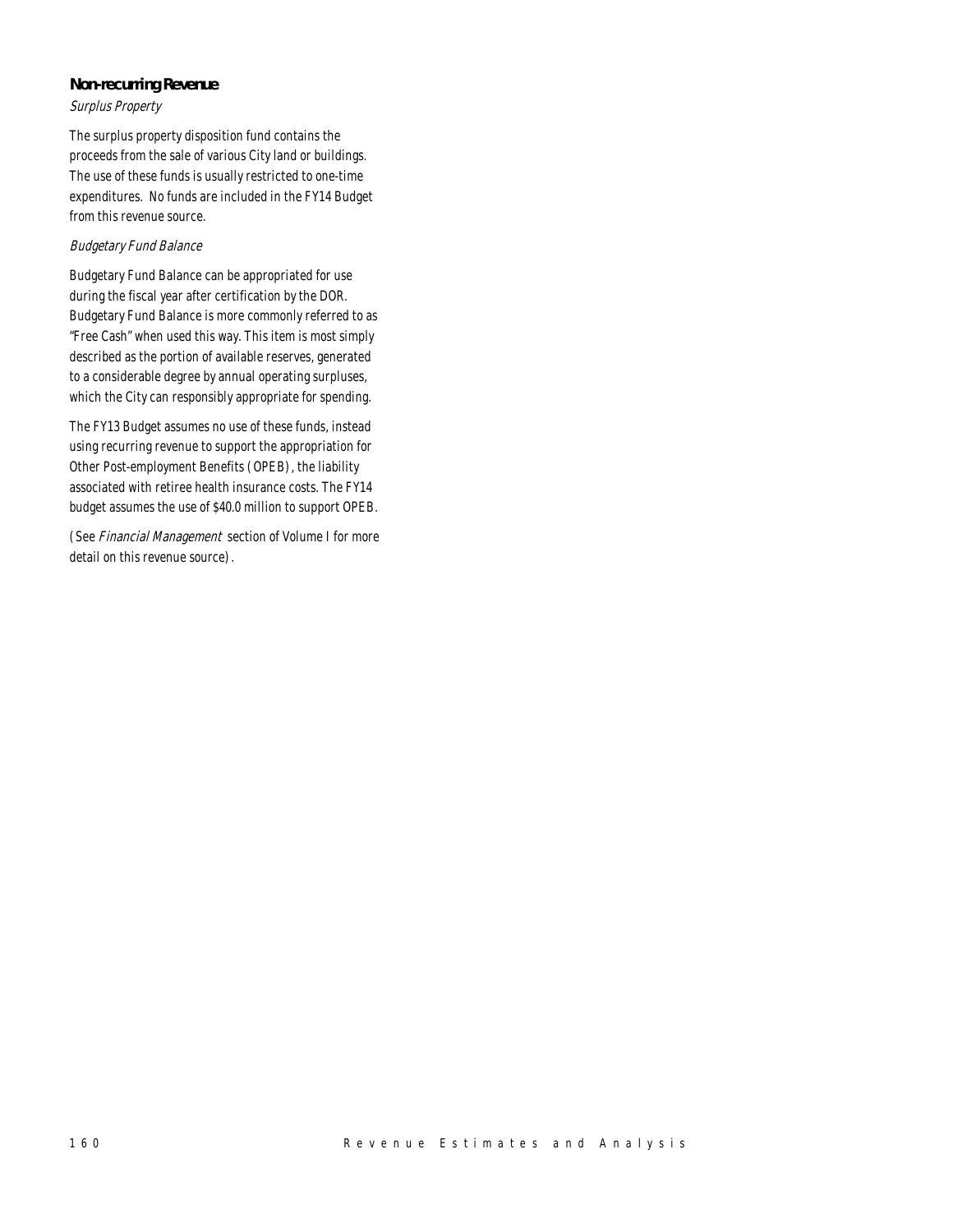# **CITY OF BOSTON REVENUE DETAIL**

|                |                                                         |                 | <b>FY11</b>                     | <b>FY12</b>                     | <b>FY13</b>                     | <b>FY14</b>                     |
|----------------|---------------------------------------------------------|-----------------|---------------------------------|---------------------------------|---------------------------------|---------------------------------|
|                |                                                         |                 | Actual                          | Actual                          | <b>Budget</b>                   | <b>Budget</b>                   |
|                |                                                         |                 |                                 |                                 |                                 |                                 |
|                |                                                         |                 |                                 |                                 | 1,683,681,079                   |                                 |
|                | <b>PROPERTY TAX LEVY</b><br><b>OVERLAY RESERVE</b>      |                 | 1,541,920,523<br>(37, 354, 838) | 1,615,908,723                   |                                 | 1,753,873,825                   |
|                |                                                         | Subtotal        | 1,504,565,685                   | (38, 656, 031)<br>1,577,252,692 | (41, 055, 345)<br>1,642,625,735 | (34, 389, 683)<br>1,719,484,142 |
|                |                                                         |                 |                                 |                                 |                                 |                                 |
|                | <b>EXCISES</b>                                          |                 |                                 |                                 |                                 |                                 |
|                | Motor Vehicle Excise                                    |                 | 46,918,295                      | 40,436,404                      | 38,413,772                      | 40,000,000                      |
| 40601          | Meals Excise                                            |                 | 20,245,189                      | 21,990,978                      | 20,300,000                      | 21,500,000                      |
| 40129          | Room Occupancy Excise                                   |                 | 34,500,000                      | 60,138,593                      | 58,000,000                      | 59,500,000                      |
| 40130          | Jet Fuel Excise                                         |                 | 23,253,088                      | 32,644,073                      | 31,500,000                      | 30,800,000                      |
| 41113          | Vehicle Rental Surcharge                                |                 | NA                              | NA                              | 1,000,000                       | 1,000,000                       |
| 40140          | <b>Condominium Conversion Excise</b>                    |                 | 259,000                         | 266,000                         | 250,000                         | 300,000                         |
|                | <b>Boat Excise</b>                                      |                 | 59,182                          | 70,660                          | 70,000                          | 75,000                          |
|                |                                                         | Subtotal        | 125,234,753                     | 155,546,708                     | 149,533,772                     | 153,175,000                     |
|                |                                                         |                 |                                 |                                 |                                 |                                 |
|                | <b>FINES</b>                                            |                 |                                 |                                 |                                 |                                 |
|                | <b>Parking Fines</b>                                    |                 | 61, 147, 745                    | 60,991,478                      | 59,000,000                      | 59,000,000                      |
| 45104          | Code Enforcement - Trash                                |                 | 728,659                         | 426,104                         | 425,000                         | 600,000                         |
|                | <b>Other Fines</b>                                      |                 | 3,461,363                       | 3,278,691                       | 3,250,000                       | 3,220,000                       |
|                |                                                         | <b>Subtotal</b> | 65,337,767                      | 64,696,272                      | 62,675,000                      | 62,820,000                      |
|                |                                                         |                 |                                 |                                 |                                 |                                 |
| 47151          | <b>INTEREST ON INVESTMENTS</b>                          |                 | 1,391,924                       | 981,948                         | 900,000                         | 500,000                         |
| 40167          | <b>PILOTS</b>                                           |                 | 16,735,965                      | 18,006,472                      | 22,100,000                      | 24,600,000                      |
| 40168          | Other Payments In Lieu of Taxes                         |                 | 1,680,563                       | 572,184                         | 575,000                         | 600,000                         |
| 40169          | Massport                                                |                 | 17,085,116                      | 17,405,856                      | 17,437,000                      | 17,769,000                      |
|                |                                                         | <b>Subtotal</b> | 35,501,644                      | 35,984,511                      | 40,112,000                      | 42,969,000                      |
|                |                                                         |                 |                                 |                                 |                                 |                                 |
|                | <b>URBAN REDEVELOPMENT CHAPTER 121</b>                  |                 |                                 |                                 |                                 |                                 |
| 40230          | Urban Redev. Chap. 121B Sec. 16                         |                 | 5,879,328                       | 2,283,202                       | 2,200,000                       | 2,100,000                       |
| 40231          | Urban Redev. Chap. 121A Sec. 6A                         |                 | 30,617,835                      | 24,634,446                      | 24,000,000                      | 24,500,000                      |
| 41013          | Urban Redev. Chap. 121A Sec. 10                         |                 | 33,807,502                      | 37,579,447                      | 35,000,000                      | 36,000,000                      |
|                |                                                         | Subtotal        | 70,304,665                      | 64,497,095                      | 61,200,000                      | 62,600,000                      |
|                |                                                         |                 |                                 |                                 |                                 |                                 |
|                | <b>MISC. DEPARTMENT REVENUE</b>                         |                 |                                 |                                 |                                 |                                 |
| 43105          | Registry - Vital Statistics                             |                 | 1,450,616                       | 1,541,735                       | 1,450,000                       | 1,475,000                       |
| 43109          | Liens                                                   |                 | 578,600                         | 650,900                         | 575,000                         | 585,000                         |
| 43120          | <b>City Clerk Fees</b>                                  |                 | 553,674                         | 453,773                         | 450,000                         | 450,000                         |
| 43137          | Municipal Medicaid Reimbursement                        |                 | 7,798,733                       | 8,075,890                       | 6,675,000<br>3,000,000          | 6,650,000                       |
| 43138          | Medicare Part D Reimbursement<br><b>Police Services</b> |                 | 4,090,408                       | 4,411,738                       | 600,000                         | 3,000,000                       |
| 43202<br>43211 | <b>Fire Services</b>                                    |                 | 693,302<br>3,697,952            | 604,633<br>4,790,011            | 4,500,000                       | 650,000<br>4,500,000            |
| 43301          | <b>Parking Facilities</b>                               |                 | 1,283,345                       | 1,010,229                       | 1,000,000                       | 1,500,000                       |
| 43311          | PWD - Street & Sidewalk Occupancy Fees                  |                 | 2,251,018                       | 3,662,860                       | 3,500,000                       | 3,500,000                       |
| 43425          | Street Furniture - Fixed Fees                           |                 | 1,500,000                       | 1,500,000                       | 1,500,000                       | 1,500,000                       |
| 43426          | Street Furniture - Ad Fees                              |                 | 863,450                         | 906,057                         | 900,000                         | 900,000                         |
| 44002          | Tuition & Transportation - Schools                      |                 | 1,587,093                       | 791,497                         | 800,000                         | 1,550,000                       |
| 47119          | Affirmative Recovery                                    |                 | 531,668                         | 1,633,769                       | 525,000                         | 525,000                         |
| 47130          | Fringe Retirement                                       |                 | 5,258,976                       | 6,496,101                       | 5,200,000                       | 5,200,000                       |
| 47131          | Pensions & Annuities                                    |                 | 3,233,945                       | 3,373,132                       | 3,200,000                       | 3,300,000                       |
| 47132          | Fringe Benefit & Indirect                               |                 | 736,806                         | 527,526                         | 525,000                         | 525,000                         |
| 48000          | Detail Admin. Fee                                       |                 | 2,913,986                       | 3,149,226                       | 3,000,000                       | 3,100,000                       |
|                | Other Misc. Department Revenue                          |                 | 99,966,754                      | 20,883,762                      | 15,682,534                      | 14,676,515                      |
|                |                                                         | Subtotal        | 138,990,324                     | 64,462,840                      | 53,082,534                      | 53,586,515                      |